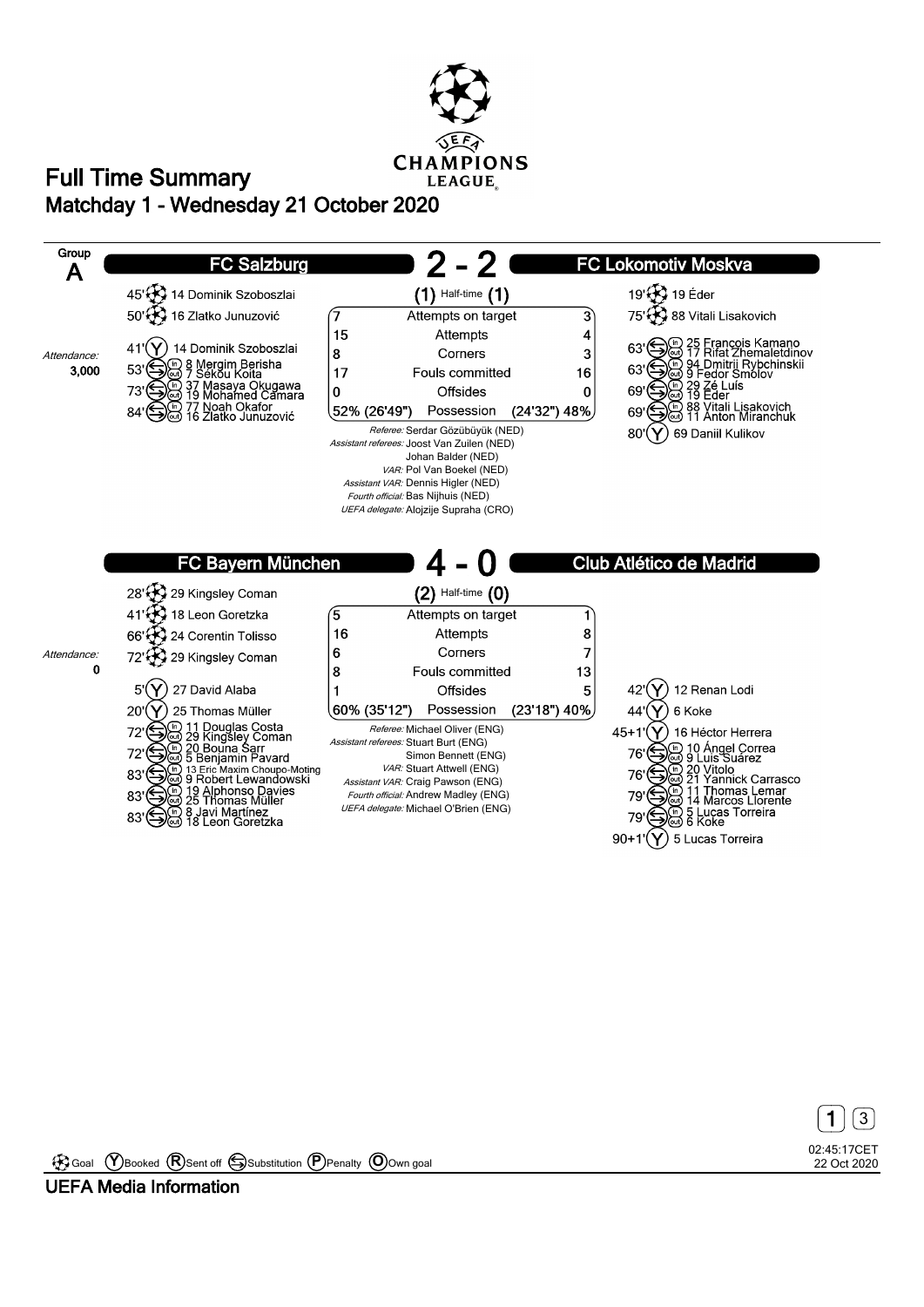

## **Matchday 1 - Wednesday 21 October 2020 Full Time Summary**



**UEFA Media Information**